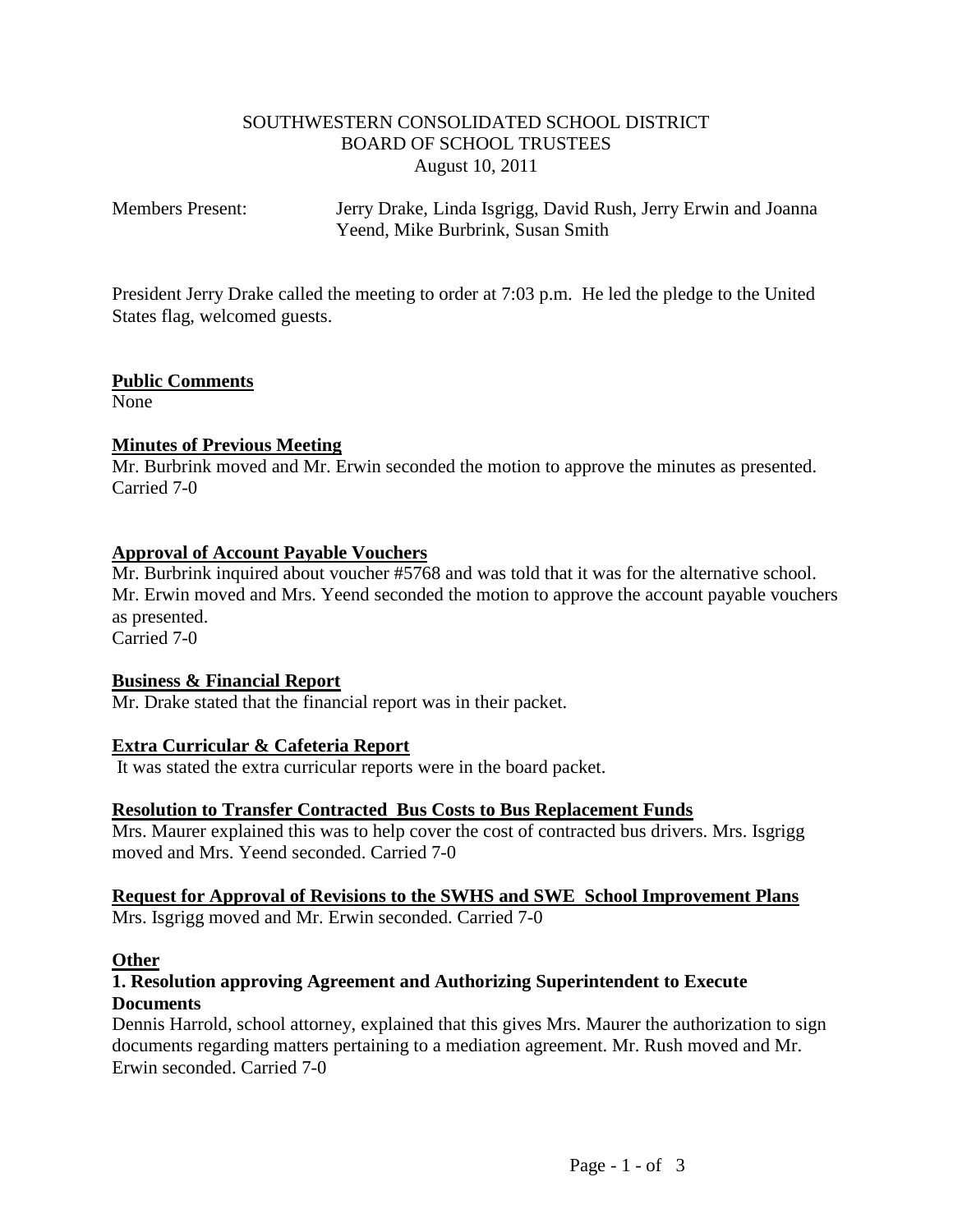# **2. Donations**

Mrs. Maurer asked the board to approve two donations. The Triton Community Lions Club donated \$300.00 to be used for Special Education, also Southwestern Hometown Community Fund, which is part of Blue River Foundation, donated \$650.00 to the Southwestern Elementary Book Room. Mr. Burbrink moved and Mrs. Smith seconded Carried 7-0

# **3. Field Trip**

Mrs. Maurer asked the board for approval for a out of state field trip for the FFA to Decatur, Illinois for the Farm Progress Show and soil contest. Mr. Rush moved and Mrs. Smith seconded. Carried 7-0

# **Reports and Presentations**

Mrs. Blake updated the board on the ISTEP scores for the high school. She stated the scores were up from last year. AYP was missed by just 2/10 of a percentage and was filing an appeal. She also informed them the Jr-High and High School went to 8 periods a day and it was going well. She stated that they will be monitoring it closely.

Mrs. Noesges stated that the elementary have seen an improvement in literacy. She informed the board that their focus this year was going to be Language Arts and Differentiated Instruction.

### **Personnel**

Mrs. Maurer asked for approval of the resignations of Erica Schutt-art teacher, Renae Fifelanguage arts teacher. Mr. Burbrink moved and Mr. Erwin seconded. Carried 7-0

Mrs. Maurer recommended hiring Zach Monroe-middle school soccer volunteer, Courtney Messer-8<sup>th</sup> grade volleyball coach, Jessika Ford-school nurse, Teresa Woods-interim district treasurer, Bridget Beyer-language arts teacher, Kyla Statton-art teacher. Mrs. Isgrigg moved and Mrs. Yeend seconded. Carried 7-0

### **Other**

Mr. Burbrink asked about the progress of the new HVAC system at the elementary. Mr. Tarplee stated that things were progressing well and on schedule. Mr. Rush asked about the outside athletic sound system. Mr. Ralston stated that they will not have to trench for wiring because of using a existing pole. He also is working on a plan for the sound system in the gym.

#### **Public Comments**

None

### **Superintendents Comments**

Mrs. Maurer thanked the custodial staff for all their hard work this summer in getting our buildings ready for school, especially with working around the HVAC construction at the elementary. She thanked Lyvonne Rowe and Teresa Woods for all their hard work. She also